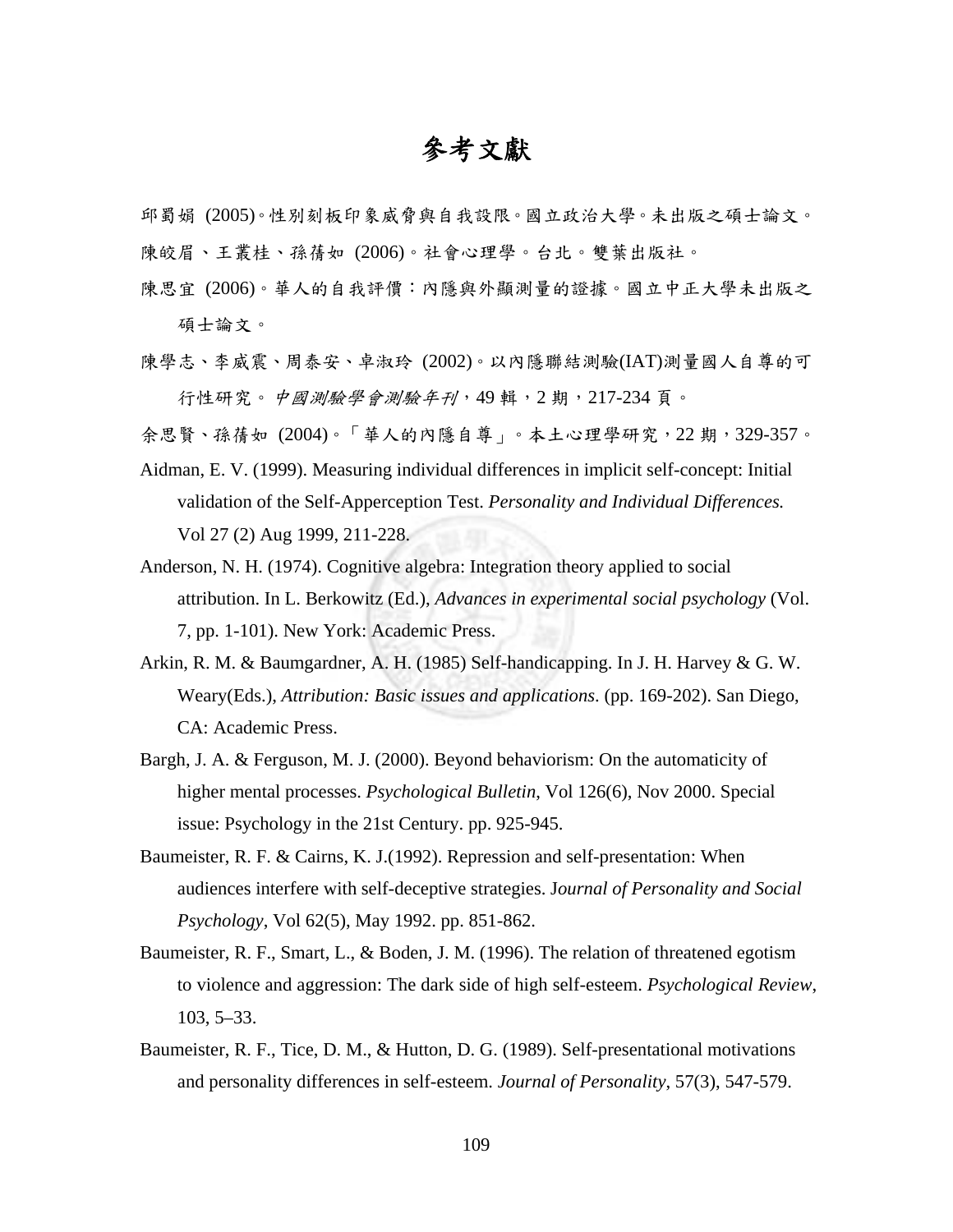- Baumeister, R. F., Heatherton, T. F., & Tice, D. M. (1993). When ego threats lead to self-regulation failure: Negative consequences of high self-esteem. *Journal of Personality and Social Psychology*, 64, 141–156.
- Beck, B. L., Koons, S. R., & Milgrim, D. L. (2000). Correlates and consequences of behavioral procrastination: The effects of academic procrastination, self-consciousness, self-esteem and self-handicapping. *Journal of Social Behavior and Personality*, 15(5), 3-13.
- Berglas, S. & Jones, E. E. (1978). Drug choice as a self-handicapping strategy in response to noncontingent success. *Journal of Personality and Social Psychology*, 36 (4), 405-417.
- Blaine, B., & Crocker, J. (1993). Self-esteem and self-serving biases in reaction to positive and negative events: An integrative review. In R. F. Baumeister (Ed.), *Self-esteem: The puzzle of low self-regard* (pp. 55–85). New York: Plenum Press.
- Bosson, J. K., Brown, R. P., Zeigler-Hill, V., & Swann, W. B. , Jr. (2003). Selfenhancement tendencies among people with high explicit self-esteem: The moderating role of implicit self-esteem. *Self and Identity*, 2, 169–187.
- Bosson, J. K., Swann, W. B., Jr., & Pennebaker, J. W. (2000). Stalking the perfect measure of implicit self-esteem: The blind men and the elephant revisited? *Journal of Personality and Social Psychology*, 79, 631–643.
- Brown, J. D. (1993). Self-esteem and self-evaluation: Feeling is believing. In J. Suls (Ed.), *Psychological perspectives on the self* (Vol. 4, pp. 27–58). Hillsdale, NJ: Erlbaum.
- Brown, R. P., & Bosson, J. K. (2001). Narcissus meets Sisyphus: Self-love, selfloathing, and the never-ending pursuit of self-worth. *Psychological Inquiry,* 12, 210–213.
- Deci, E. L., & Ryan, R. M. (1995). Human agency: The basis for true self-esteem. In M. H. Kernis (Ed.), *Efficacy, agency, and self-esteem* (pp. 31–50). New York: Plenum Press.
- DeHart, T. & Pelham B. W. (2007). Fluctuations in state implicit self-esteem in response to daily negative events. *Journal of Experimental Social Psychology.* Volume 43, Issue 1, January 2007, Pages 157-165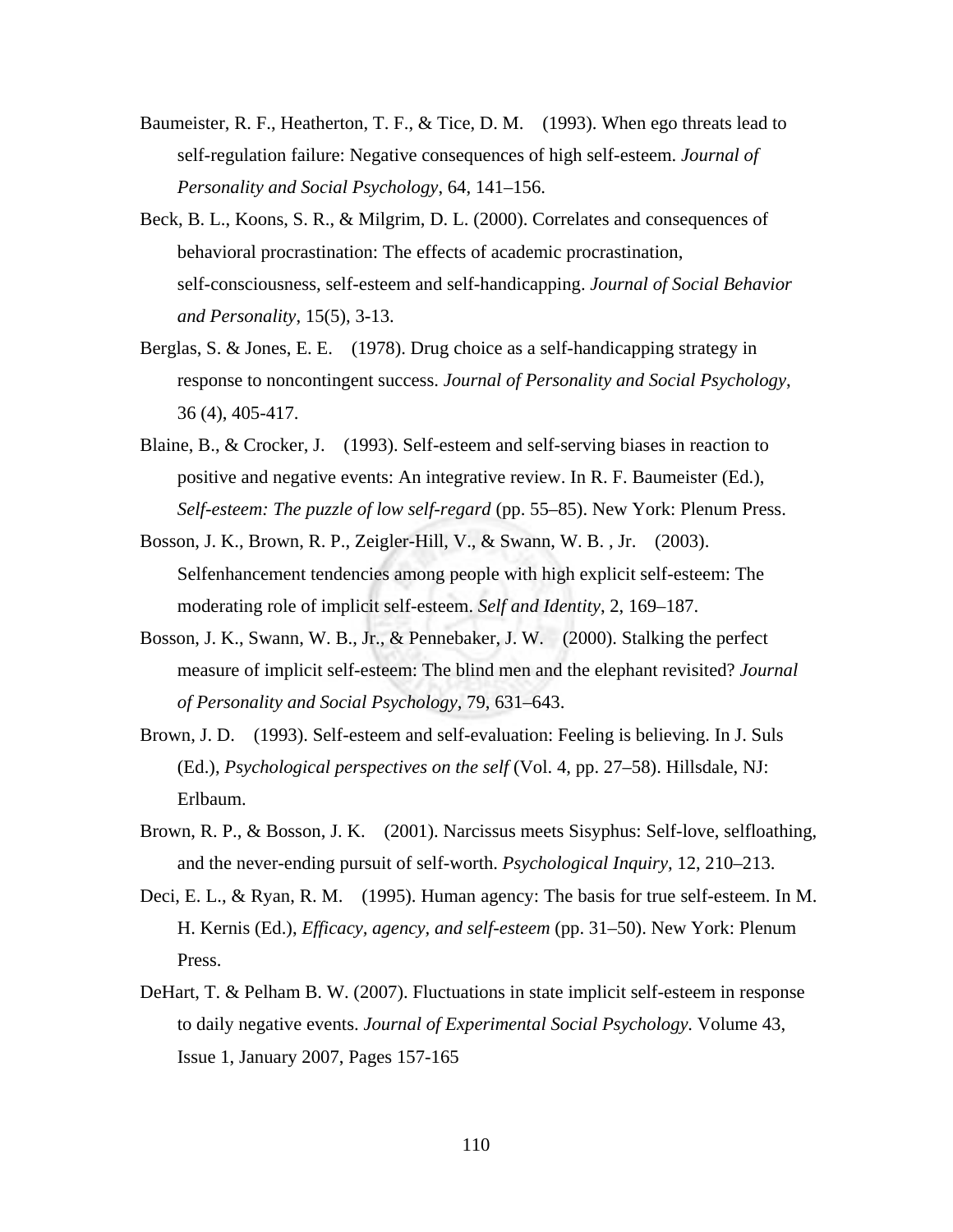- Devine, D. J. Clayton, L. D. Dunford, B. B. Seying, R. & Pryce, J. Jury decision making: 45 years of empirical research on deliberating groups. *Psychology, Public Policy, and Law*, Vol 7(3), Sep 2001. pp. 622-727.,
- Dijksterhuis, A. (2004). I like myself but I don't know why: Enhancing implicit self-esteem by subliminal evaluative conditioning. *Journal of Personality and Social Psychology*, 86, 345–355.
- Epstein, S. (1983). The unconscious, the preconscious, and the self-concept. In J. Suls & A. Greenwald (Eds.), *Psychological perspectives on the self* (Vol. 2, pp. 220–247). Hillsdale, NJ: Erlbaum.
- Epstein, S., Morling, B. (1995). Is the self motivated to do more than enhance and/or verify itself? In: Kernis H M. (Ed.).*Efficacy, agency, and self-esteem.* New York:Press.
- Farnham S. D., Greenwald, A. D. & Banaji, M. R. (1999). From implicit self-esteem to in-group favoritism. *Unpublished doctoral dissertation*, University of Washington, Seattle, WA.
- Fazio, R. H. & Hermann, A. D. (2006). Reporting Tendencies Underlie Discrepancies Between Implicit and Explicit Measures of Self-Esteem. *Psychological Science. In press.*
- Fazio, R. H., & Olson, M. A. (2003). Implicit measures in social cognition research: Their meaning and uses. *Annual Review of Psychology*, 54, 297–327.
- Feick, D. L. & Rhodewalt, F. (1997). The double-edged sword of self-handicapping: discounting, augmentation, and the protection and enhancement of self-esteem. *Motivation and Emotion*, 21 (2), 147-163.
- Greenwald, A. G,; Banaji, M. R. (1995)Implicit Social Cognition. Attitudes, Self-Esteem and Stereotypes. *Psychological Review*, 102 (1): 4~27.
- Greenwald, A. G.,; McGhee, E., & Schwartz JL K. (1998). Measuring Individual Differences in Implicit Cognition: The Implicit Association Test. *Journal of Personality and Social Psychology*, 74(5): 181~198.
- Greenwald, A. G., ; Farnham, S. D. (2000). Using the Implicit Association Test to Measure Self-Esteem and Self-Concept. *Journal of Personal and Social Psychology*,  $79(6):1022 \sim 1038$ .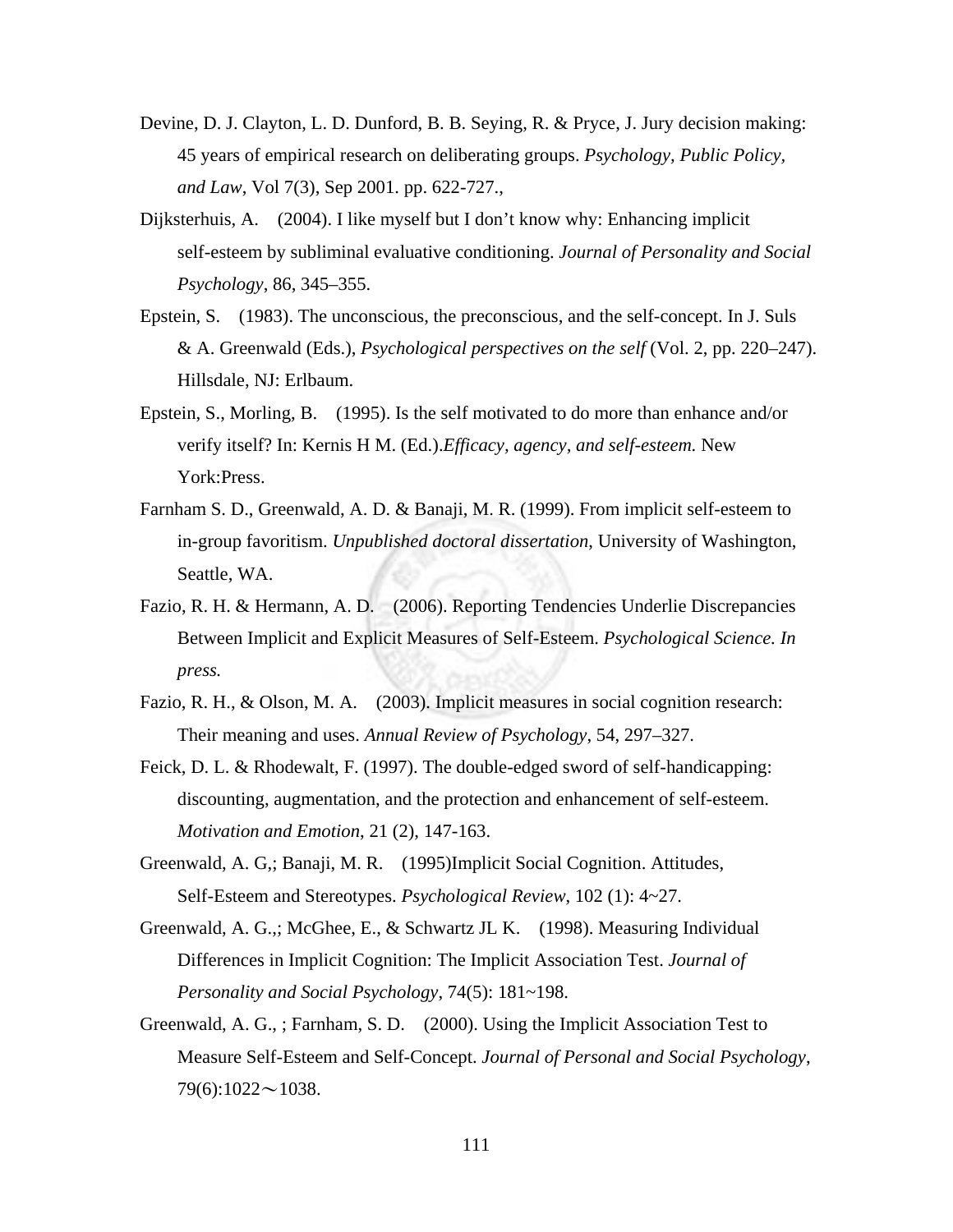- Greenwald, A. G., Banaji, M. R., Rudman, L. A., et al. (2002). A unified theory of implicit attitudes, stereotypes, self-esteem, and self-concept. *Psychological Review*, 2002, 109: 3-25.
- Has, R. G., Katz, I., Rizzo, N., Bailey, J. & Moore, L.(1992). When Racial Ambivalence Evokes Negative Affect, Using a Disguised Measure of Mood**.** Personality and Social Psychology Bulletin, Vol. 18, No. 6, 786-797
- Heatherton, T. F. & Vohs, K. D. (2000). Interpersonal evaluations 82 following threats to self: Role of self-esteem. *Journal of Personality and Social Psychology*, 78, 725-736.
- Hetts, J. J.; Sakuma, M. ;Pelham, B. W. (1999). Two roads to positive regard: Implicit and explicit self-evaluation and culture. *Journal of Experimental Social Psychology*. Vol 35(6) Nov 1999, 512-559.
- Hetts, J. J., & Pelham, B. W. (2001). A case for the nonconscious self-concept. In Moskowitz, Gordon B. (Ed). *Cognitive social psychology: The Princeton Symposium on the Legacy and Future of Social Cognition*. (pp.105-123). Lawrence Erlbaum Associates, Inc., Publishers.
- Higgins, R. L., & Harris, R. N. (1988). Strategic alcohol use: Drinking to self- handicap. *Journal of Social and Clinical Psychology*, 6 (2), 191-202
- Hill, V. Z. (2006). Discrepancies Between Implicit and Explicit Self-Esteem: Implications for Narcissism and Self-Esteem Instability. *Journal of Personality* 74(1).
- Hirt, E. R., Deppe, R. K., & Gordon, L. J. (1991). Self-reported versus behavioral self-handicapping: Empirical evidence for a theoretical distinction. *Journal of Personality and Social Psychology*, 61(6), 981-991.
- Hofmann, W., Gawronski, B., Gschwendner, T., Le, H., & Schmitt, M. (2005). A meta-analysis on the correlation between the Implicit Association Test and explicit self-report measures. *Personality and Social Psychology Bulletin*, *31*, 1369-1385.
- Horney, K. (1950). Neurosis and human growth: The struggle toward self-realization. New York: Norton.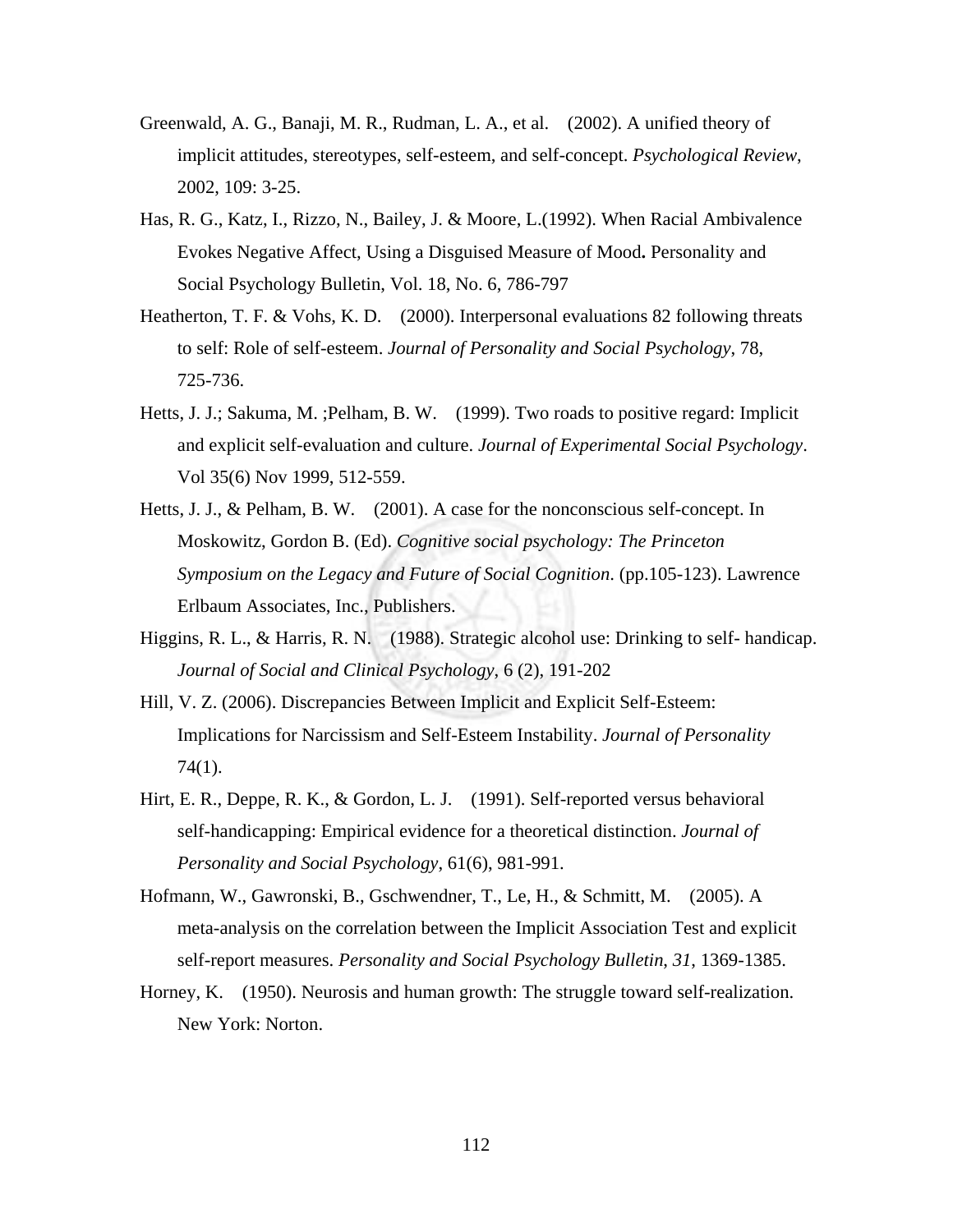- Jones, J. T., Pelham, B. W., Mirenberg, M. C., & Hetts, J. J. (2002). Name-letter preferences are not merely mere exposure: Implicit egotism as self-regulation. *Journal of Experimental Social Psychology*, 38, 170–177.
- Jordan, C. H., Spencer, S. J., Zanna, M. P., Hoshino-Browne, E., & Correll, J. (2003). Secure and defensive high self-esteem. *Journal of Personality and Social Psychology*, 85, 969–978.
- Kass, J. (2002). The relationship of self-handicapping and self-esteem, to the symptom reporting behavior of primary care patients. *Dissertation Abstracts International: Section B: The Sciences and Engineering*, 63 (6-B), 2995.
- Kernis, M. H. (2003). Toward a conceptualization of optimal self-esteem. *Psychological Inquiry*, 14, 1–26.
- Kernis, M. H., Cornell, D. P., Sun, C. R., Berry, A. J., & Harlow, T. (1993). There's more to self-esteem than whether it is high or low: The importance of stability of self-esteem. *Journal of Personality and Social Psychology*, 65, 1190–1204.
- Kernis, M. H., Grannemann, B. D., & Barclay, L. C. (1989). Stability of selfesteem: Assessment, correlates, and excuse making. *Journal of Personality*, 60,621–644.
- Kernis, M. H., Grannemann, B. D., & Mathis, L. C. (1991). Stability of selfesteem as a moderator of the relation between level of self-esteem and depression. *Journal of Personality and Social Psychology*, 61, 80–84.
- Kernis, M. H., & Paradise, A. W. (2002). Distinguishing between fragile and secure forms of high self-esteem. In E. L. Deci & R. M. Ryan (Eds.), *Self-determination: Theoretical issues and practical applications*. Rochester, NY: University of Rochester Press.
- Kolditz, T. A.; Arkin, R. M. (1982). An impression management interpretation of the self-handicapping strategy. *Journal of Personality and Social Psychology*, 43(3), 492-502.
- Leary, M. R. & Shepperd, J. A. (1986). Behavioral self-handicaps versus self-reported handicaps: A conceptual note. *Journal of Personality and Social Psychology*, 51(6), 1265-1268.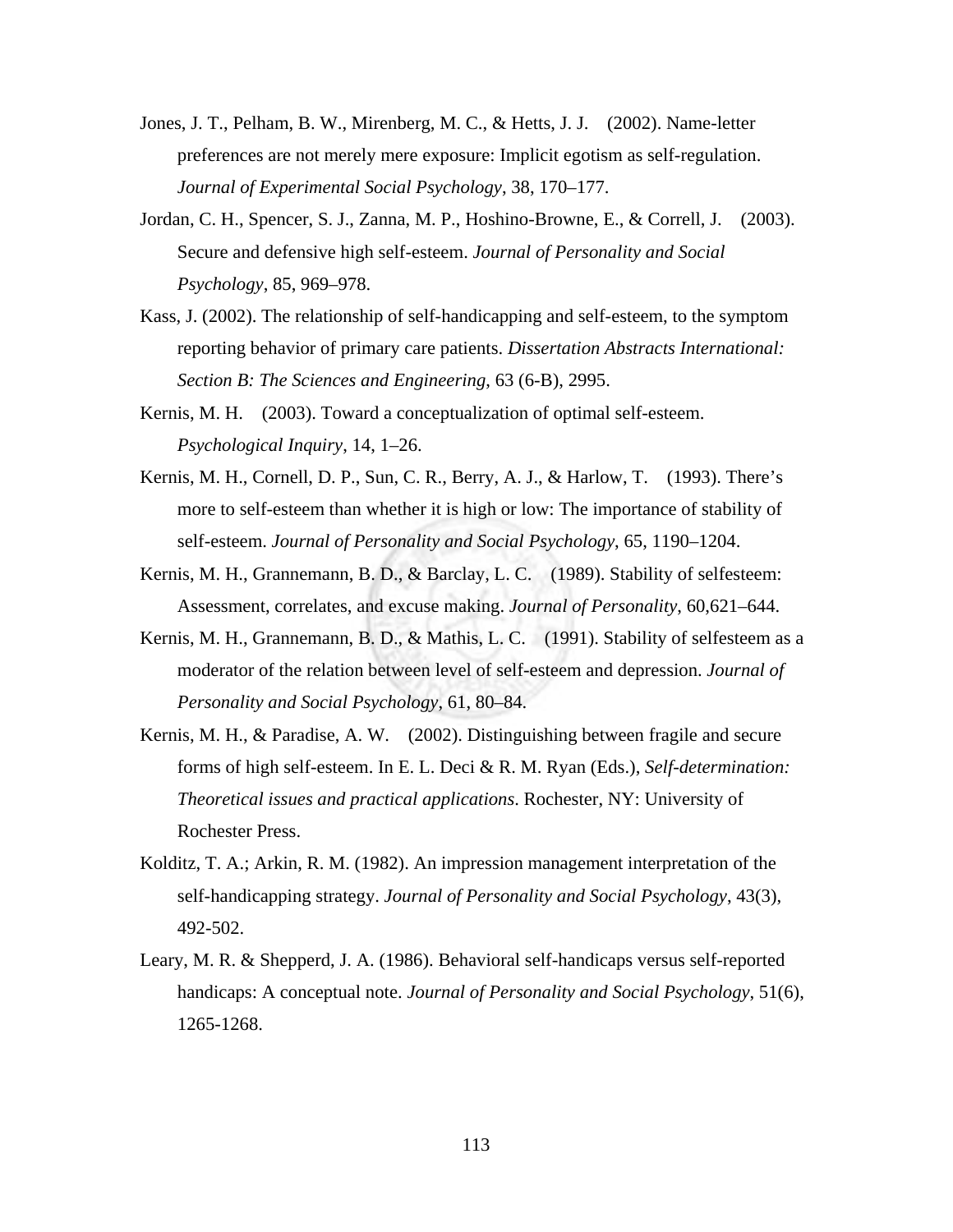- Martin, K. A. & Brawley, L. R. (2002). Self-handicapping in physical achievement settings: The contributions of self-esteem and self-efficacy. *Self and Identity*, 1(4), 337-351.
- Mayerson NH. & Rhodewalt F. (1988). The role of self-protective attributions in the experience of pain. *Journal of Social and Clinical Psychology*, 6(2), 203.
- Morf, C. C., & Rhodewalt, F.  $(2001)$ . Unraveling the paradoxes of narcissism: A dynamic self-regulatory processing model. *Psychological Inquiry*, 12, 177–196.
- Nosek, B. A, & Smyth, F. L. (2007). A Multitrait-Multimethod Validation of the Implicit Association Test: Implicit and Explicit Attitudes Are Related but Distinct Constructs. *Experimental Psychology*, Vol 54(1), 2007. pp. 14-29.
- Nosek, B. A., & Banaji, M. R. (2001). The Go/No-Go association task. *Social Cognition*, *19*, 625-664.
- Nosek, B. A., Greenwald, A. G., & Banaji, M. R. (2007). The Implicit Association Test at age 7: A methodological and conceptual review (Pp. 265–292). In J. A. Bargh (Ed.), *Automatic processes in social thinking and behavior*. Psychology Press.
- Olson, M. A.; Fazio, R. H.; Hermann, A. D., (2006) Reporting Tendencies Underlie Discrepancies Between Implicit and Explicit . *Psychological Science.* In press.
- Pelham, B. W., & Hetts, J. J. (1999). Implicit and explicit personal and social identity: Toward a more complete understanding of the social self. In T. Tyler & R. Kramer (Eds.), *The psychology of the social self* (pp. 115–143). Mahwah, NJ: Erlbaum.
- Prapavessis, H. & Grove, J. (1998). Self-handicapping and self-esteem. *Journal of Applied Sport Psychology*, 10 (2), 175-184.
- Pyszczynski, Tom; Holt, Kathleen; Greenberg, Jeff. Depression, self-focused attention, and expectancies for positive and negative future life events for self and others. *Journal of Personality and Social Psychology*, Vol 52(5), May 1987. pp. 994-1001.
- Rhodewalt, F., Tragakis, M., & Finnerty, J. (2006). Narcissism and self-handicapping:
- Linking self-aggrandizement to behavior. *Journal of Research in Personality*.
- Robins, R. W., Hendin, H. M., & Trzesniewski, K. H. (2001). Measuring global self-esteem: Construct validation of a single-item measure and the Rosenberg Self-Esteem Scale. *Personality and Social Psychology Bulletin*, 27, 151–161.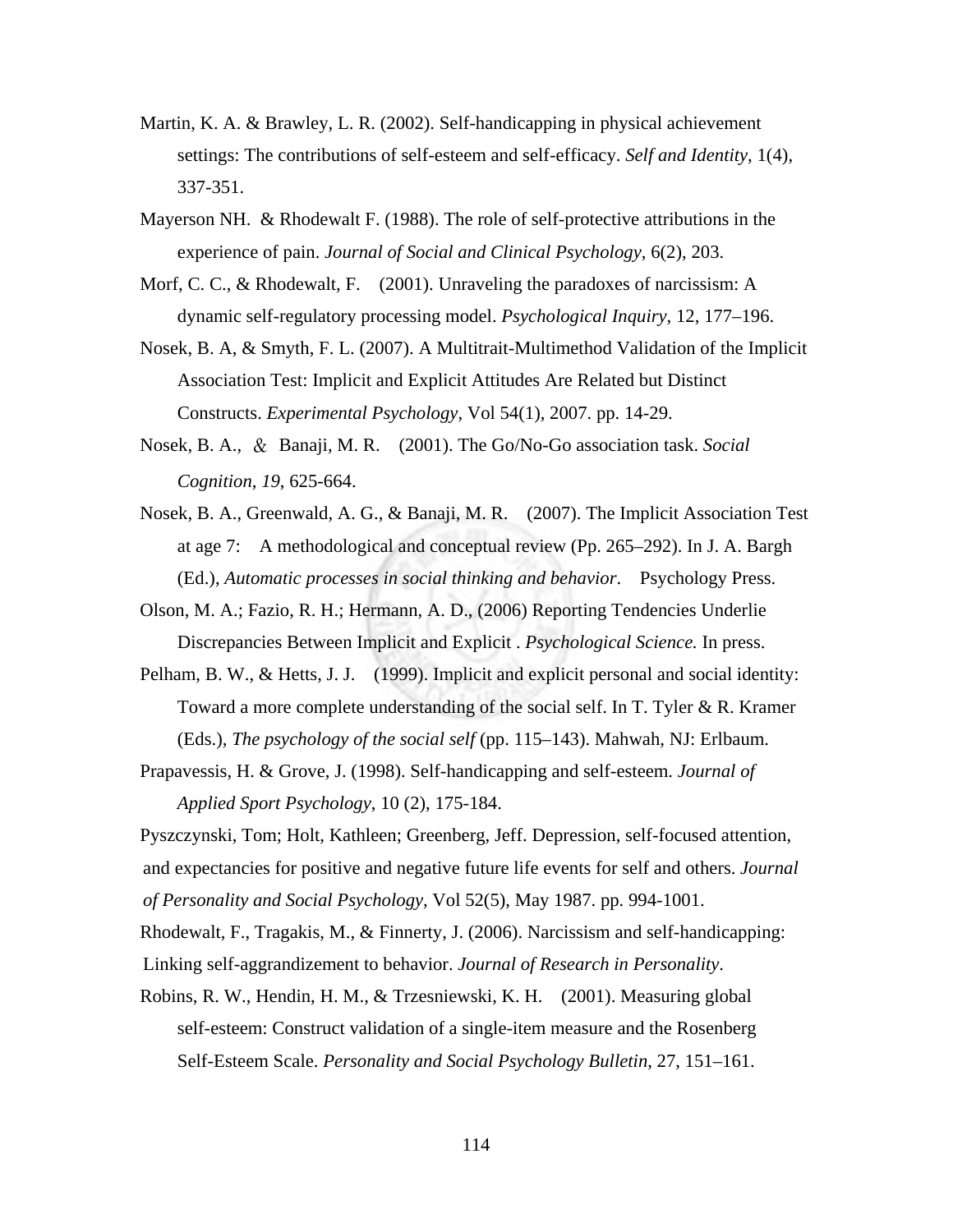Salmivalli, C., Kaukiainen. A., Kaistaniemi, L.,& Lagerspetz, K. M. J.(1999). Self-Evaluated Self-Esteem, Peer-Evaluated Self-Esteem, and Defensive Egotism as Predictors of Adolescents' Participation in Bullying Situations. *Personality and Social Psychology Bulletin,* Vol. 25, No. 10, 1268-1278 (1999)

- Schimmack, U., & Diener, E. (2003). Predictive validity of explicit and implicit self-esteem for subjective well-being. *Journal of Research in Personality*, 37, 100–106.
- Schmukle, S. C. & Egloff, B.(2004). Does the Implicit Association Test for assessing anxiety measure state and trait variance. *European Journal of Personality*.Vol 18, 483.
- Schneider, D. J., & Turkat, D. (1975). Self-presentation following success or failure: Defensive self-esteem models. *Journal of Personality*, 43, 127–135.
- Schröder-Abé, M., Rudolph, A., Wiesner, A. & Schütz A.(2007). Self-esteem discrepancies and defensive reactions to social feedback. *International Journal of Psychology*, Volume 42, Issue 3 June 2007 , pages 174 - 183
- Shepperd, J. A & Arkin, R. M. (1989). Self-handicapping: The moderating roles of public self-consciousness and task importance. *Personality and Social Psychology Bulletin*, 15 (2), 252-265.
- Shimizu, M., & Pelham, B. W. (2004). The unconscious cost of good fortune: Implicit and explicit self-esteem, positive life events, and health. *Health Psychology*, 23, 101–105.
- Snyder, C. R. & Smith, T. W. (1982). Symptoms as self-handicapping strategies: The virtues of old wine in a new bottle. In G. Weary & H. L. Mirels(Eds.), *Integrations of clinical and social psychology*(pp. 104-127). New York: Oxford University Press.
- Smith, T. W., Snyder, C. R., & Handelsman, M. M. (1982). On the self-serving function of an academic wooden leg: Test anxiety as a self-handicapping strategy. *Journal of Personality and Social Psychology*, 42 (2), 314-321.
- Spalding, LR & Harding, CD (1999). Unconscious unease and self-handicapping: Behavioral. consequences of individual differences in implicit and explicit self-esteem. *Psychological Science*, 10, 535-539.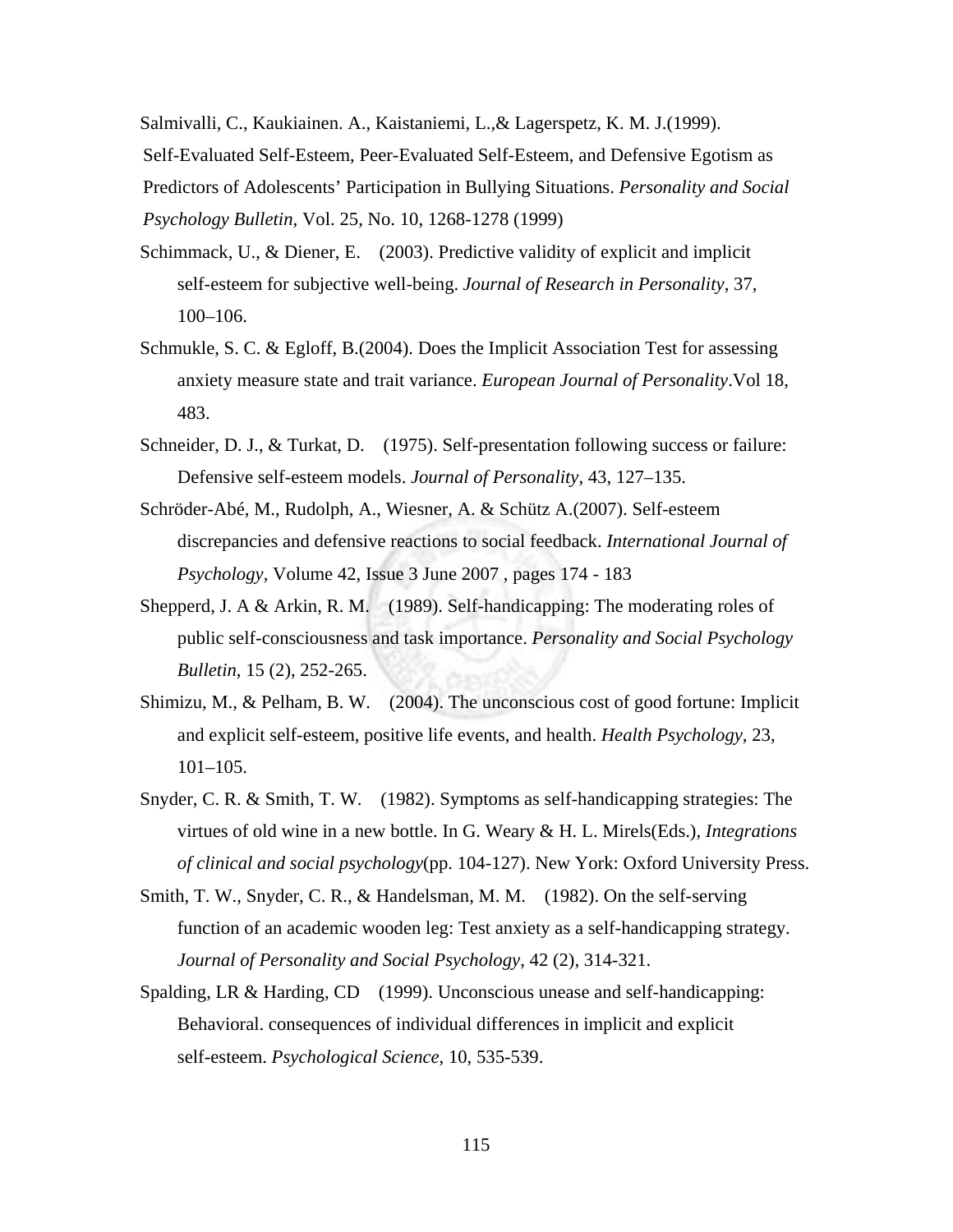- Steele, C. M. (1988). The psychology of self-affirmation: Sustaining the integrity of the self. In L. Berkowitz, (Ed). Advances in experimental social psychology, Vol. 21: *Social psychological studies of the self: Perspectives and programs.* (pp. 261-302). Academic Press.
- Swanson, J. E., Rudman, L. A., & Greenwald, A. G. (2001). Using the Implicit Association Test to investigate attitude-behaviour consistency for stigmatised behaviour. *Cognition & Emotion*, 15, 207-230.
- Tesser, A. & Cornell, D. P. (1991). On the confluence of self processes. *Journal of Experimental Social Psychology*. Vol 27(6) Nov 1991, 501-526.
- Tice, D. M. & Baumeister, R. F. (1990). Self-esteem, self-handicapping, and self-presentation: The strategy of inadequate practice. *Journal of Personality*, 58 (2), 443-464.
- Tennen, H., & Affleck, G. (1993). The puzzles of self-esteem: A clinical perspective. In R. F. Baumeister (Ed.), *Self-esteem: The puzzle of low self-regard* (pp. 241–262). New York: Plenum Press.
- Thompson, M. M. & Zanna, M. P.(1995). The Conflicted Individual: Personality-Based and Domain Specific Antecedents of Ambivalent Social Attitudes. *Journal of Personality*. Volume 63 Issue 2 Page 259-288
- Verkuyten, M. (1996). Personal self-esteem and prejudice among ethnic majority and minority youth. *Journal of Research in Personality*, 30, 248–263.
- Verkuyten, M., & Masson, K. (1995). New racism,'' self-esteem, and ethnic relations among minority and majority youth in the Netherlands. *Social Behavior and Personality*, 23, 137–154.
- Vohs, K. D., & Heatherton, T.F. (2001). Self-esteem and threats to self: Implications for self-construals and interpersonal perceptions. *Journal of Personality and Social Psychology*, 81, 1103-1118.
- WegnerD M, Bargh J A1998 Control and automaticity in social life. In: Gilbert D T, Fiske S T, Lindzey G (eds.) *Handbook of Social Psychology*, 4th edn. McGraw-Hill, Boston, Vol. 1, pp. 446±96